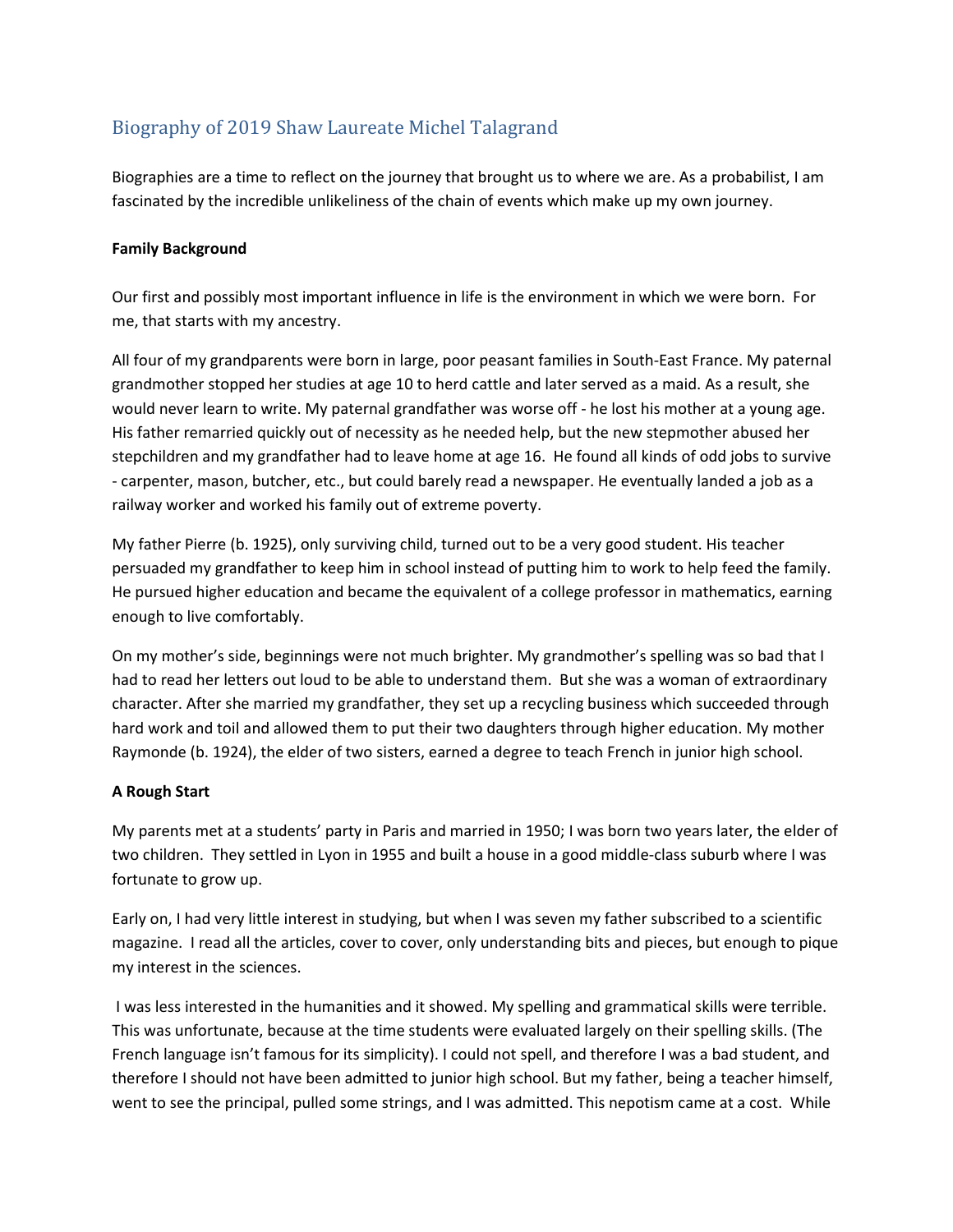any competent student would be studying Latin at that age, I was an under qualified student, and was therefore enrolled in one of the few classes where it was not taught – these classes being reserved for the very worst students. Only two students from my initial class graduated high-school without repeating. Given that everyone in these programs had effectively given up, the math teachers were not much better than the students. As for myself, I remained a very average student. I may have had some passing interest in the sciences, but I was more concerned with playing with the kids in the neighborhood. My father would holler through the windows that it was time for homework, which I always did as expeditiously as possible. My father did try to get me interested in mathematics, teaching me some very basic group theory. I paid attention, but I was far from excited.

#### My Health Changes my Life

I was born with a genetic disposition for weak retinas. When I was five, I lost my right eye due to retinal detachment. I was exempted from sport activities after that, for fear of damaging my other eye. (Many years later, I would redeem myself by running a marathon under 3h 30 minutes.) Nonetheless, just before my 15<sup>th</sup> birthday I got a retinal detachment in the remaining eye. It was treated but recurred several times. I spent a long month in the hospital, wondering if I would go blind. My father came every day to see me after his work, trying to keep my brain working by teaching me mathematics while my eyes were bandaged. This is how I learned the power of abstraction. I missed school for six months. My father rescued me a second time: he persuaded the principal of the school that I should be able to progress in my studies despite my absence and to drop some language classes to catch up. Ultimately the impairment to the left eye was manageable, but the psychological damage was immeasurable. I lived then and for years thereafter with the terror of losing my eyesight. The trauma made me a different person, in a way that is still mysterious to me. When I returned to school, I was, at least in math and physics, an excellent student. The teachers were fortunately much more competent in the last years of high-school classes than in the first ones, having obtained national certifications to land their positions. I am thankful for the foundations they gave me. I started to put in real effort – for training, I tried to solve every problem in the textbook. In the last year of high school, I ranked third nationally both in math and physics in the Concours Général, a French Olympiad for the top high school seniors. While I felt happy to win such an award, I didn't attach much importance to it.

I am forever grateful to my father and his support in these difficult years. I wish he had known about the Shaw award, but he already had dementia- and passed away shortly after it was announced. Even worse, my younger sister has not known about it either, as she took her own life in 2017.

In France, the best tracks for higher education are taught in special schools (the grandes écoles), located in Paris and separated from other universities. To enter these schools, the very best students must go to a preparatory school for two years of intense study after high school and compete in a national admission competition. My parents, fearing for my health, encouraged me instead to stay in Lyon and attend the local university. While the students were not, by far, the best students nationally, there were many excellent professors who taught the subject matters at the highest level despite the fact that most students could not understand their teaching. Ultimately, I learned excellent mathematics there. These were wonderful years. I was so happy learning math and physics that as a hobby I was working through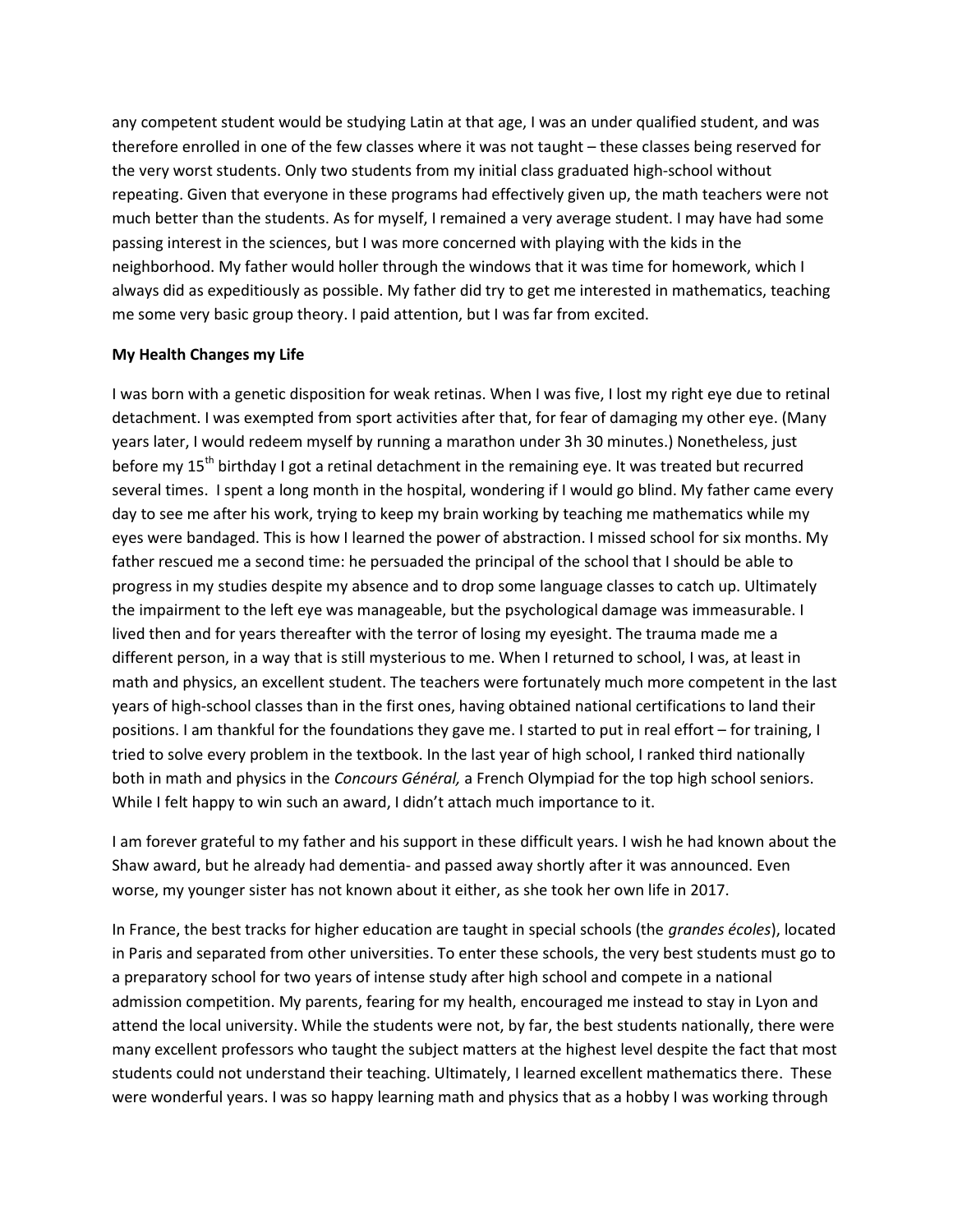all the problems in some of the most famous textbooks of the time. The going got easier as I went along. There aren't too many different ideas in those books after all.

After two years of university, I had to choose between mathematics and physics. At the time, physics had no jobs for the foreseeable future so I chose mathematics. After a master's degree, I spent a year taking graduate courses, but none of them greatly appealed to me. I then prepared for the Agrégation, the national competition by which higher secondary school teachers are selected in France. I wasted a lot of energy there, as I had to learn useless old-fashioned mathematics like projective geometry, and needed to spend months preparing to deliver the high-school lecture that is part of the competition. Before the competition, one of my professors, Jean Braconnier, suggested that I apply for a research position with the CNRS, the National Center for Scientific Research. At the time students who had not yet completed their PhD were considered for such positions. The odds of success looked minimal as I did not come from an elite *grande école* like the *Ecole Normale*. But things turned again in my favor. Jean Pierre Kahane, a famous mathematician, was on the hiring committee. He did not know me of course, but out of his sense of duty he wrote to me personally, asking to make my point so that I would have a chance to be considered. I wrote back a long letter describing my health problems and explaining why I had not followed the standard path. I was hired by CNRS. Years later, when I thanked him, he gave me this beautiful answer: I just read your letter to the hiring committee.

#### Becoming a Mathematician

Working at the CNRS set me on my life-long course of being a mathematician. In the meantime, I had ended up taking the Agrégation and was happy to come in first nationally. Without the CNRS, I would have been offered a teaching position in one of the fanciest schools in Paris and that would have set me on a path towards teaching secondary school. Instead, I treasured my CNRS position my entire career until reaching the mandatory retirement age. I could work in complete freedom. I am very grateful to CNRS for having let me have all this fun and flexibility. I worked long and hard- but was also able to take long periods of recovery when needed.

I had to leave Lyon to expand my mathematical horizons. Jean Braconnier asked me what I liked. The course I had enjoyed the most was measure theory, so I answered that I enjoyed splitting intervals into small pieces. Braconnier directed me to the group of Professor Choquet in Paris. I followed his seminar for weeks without having a clue about what was being said. I then begged Professor Choquet for concrete research problems, which I set about solving. Some I was able to solve quite quickly. I did not mind doing many small projects because it made me feel like I was making progress. Few mathematicians will ever admit to this, but over my career I have written many rather insignificant papers. These weren't wasted effort – often, what I learned in writing them proved to be a stepping stone to further significant discoveries.

I asked Professor Choquet what advice he would impart to a beginning researcher like me. He said ''Study each problem in the setting with the simplest structure where it makes sense". He added with a wink: It often helps to take a convex hull. I did not know at the time how well my future work would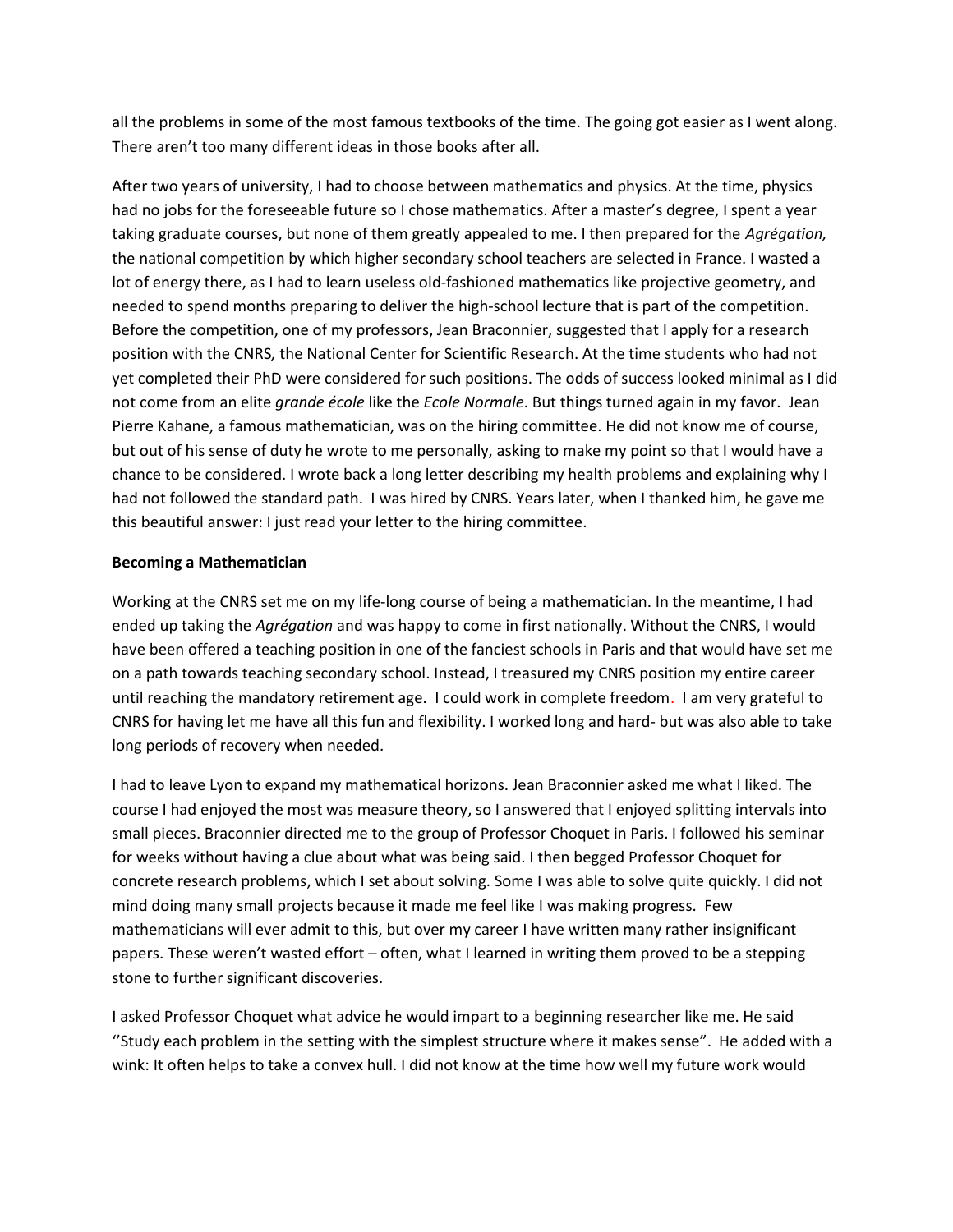illustrate the usefulness of this advice. Much of my work has been done on simple structures, and one of my best discoveries involved a convex hull!

Professor Choquet was a great mathematician and an even greater human being, but the field of his mathematics was ending and not beginning. I sensed it, but still wasted a few years on fruitless directions. Fortunately, there were a great many visiting scholars to interact with, and these interactions were crucial. David Fremlin attracted me to measure theory. This was a unique experience and I never again collaborated so fruitfully with anybody. Measure theory led me very slowly to probability theory. My favorite work of the time was the characterization of Glivenko-Cantelli classes.

# A Fateful Stopover in America

On my first trip to America, the golden hand of fate had it that I visited Joe Diestel in Kent, Ohio for a few days. While I was in his office, a stupendous PhD student brought the draft of her thesis. I was fascinated, so I arranged lunch with her. After having talked to her I felt madly in love, and remain so to this day. I proposed to her almost immediately. "You are crazy" she said. It only took three years and many flights, including a long stay in Korea, to convince her that I was not.

Just before the end of these three years I had another close health call. I had been obsessively concerned about my visual problems since my scare at age 15. After ten years, I felt that this enormous weight was too much to bear, and I rejected the continuous fear in an ill-advised fashion -- I stopped seeing an ophthalmologist. After all, no news is good news. In the summer of 1981, I spent two months visiting India while pondering what I would do with my life if the woman of my dreams wasn't interested. (I must admit that I never stopped working -- I had a cute mathematical idea while spending the night in a Hindu temple). While there, a pickpocket swiped my camera lenses and my prescription sun glasses from my bag. On my return I needed to consult an ophthalmologist to get a new prescription. She insisted on looking at my retina. It was on the verge of detaching. Without the pickpocket, and without her, I might have gone blind at that time, and there would have been little further mathematics. Laser surgery had made such progress by that time that I had no further major worries in that area.

In 1981, the woman of my dreams finally agreed to become my wife and life partner. She has since helped my work in a way which cannot be overestimated. I would certainly not have achieved what I did without her. She understood from the beginning how important mathematics are to me and did everything she could to protect my working time. She kept her work life at work and she never brought her professional baggage home, so that I would have peace of mind to focus on my research. She has been the perfect companion in my life and work.

# Turning to Probability

My best-known contributions to probability theory concern the boundedness of stochastic process and concentration of measure. I will be forever grateful to Gilles Pisier and Vitali Milman who introduced me to these topics.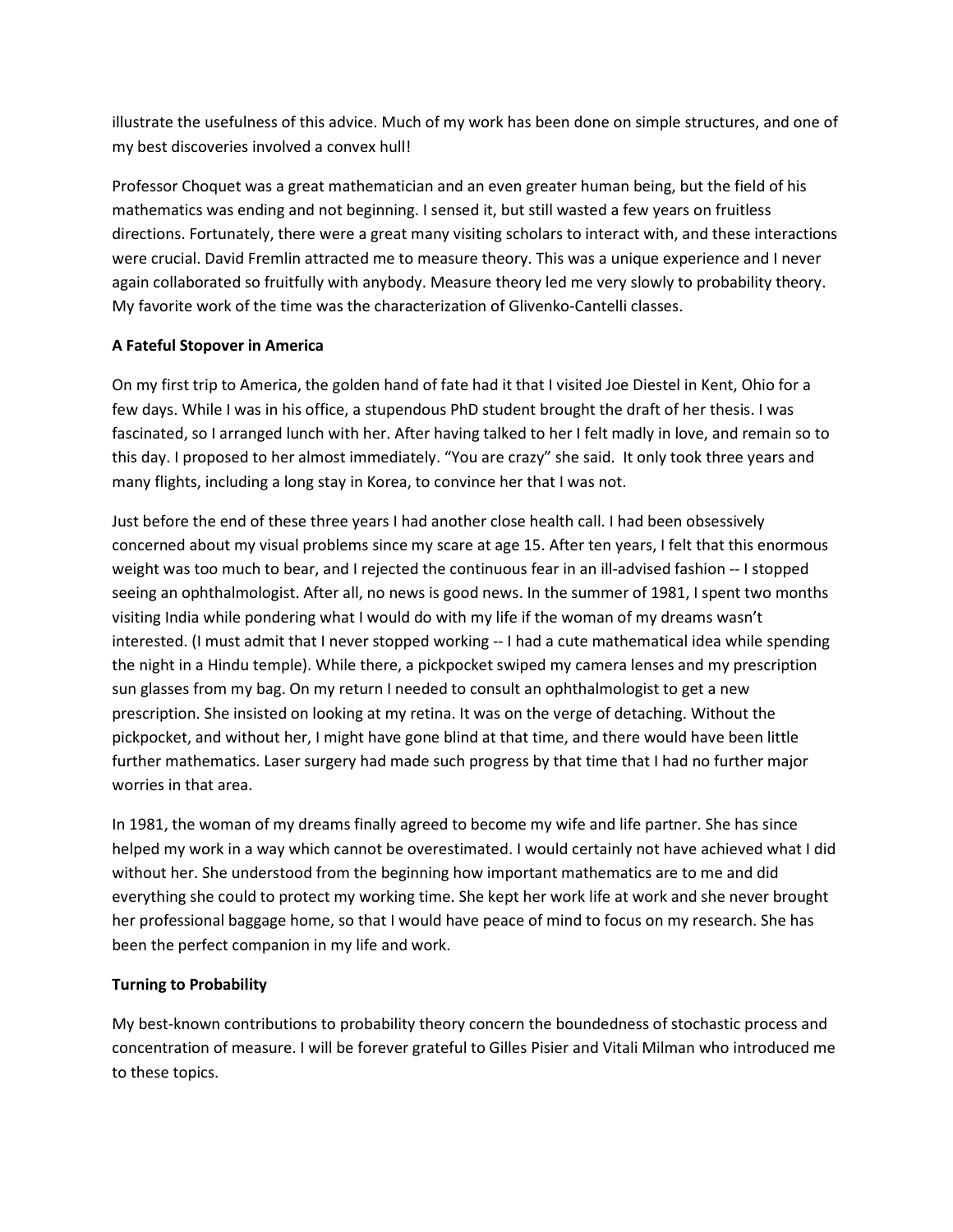Gilles Pisier joining our group in 1983 was a landmark event of my career. He had a far broader view of mathematics than I had at the time. He generously shared his ideas. And he brought to me a kind of mathematics which was much closer to my real abilities, although I did not yet know it at the time. Pisier was (besides a first rank analyst) an expert in probability in Banach Spaces. He lent me a set of unpublished notes he had written and this was a fantastic help to learn the topic, where I eventually did my best work. He also introduced me to the problem of characterizing boundedness of Gaussian processes. I was discouraged for a while after my first attempt in 1983, as the partial result I obtained was already known. At the second attempt in 1985, I cast about in wrong directions for a couple of months. I did not attempt the most direct approach to the problem because I thought that *evidently* others must have tried and failed. Eventually I felt that I should understand better why this "obvious'' approach did not work. But it did work, and I then solved the problem in a matter of days. That was the first "big'' problem I solved, the starting point of my work on boundedness of stochastic processes, and the beginning of a kind of magical period, which lasted about ten years, with sometimes more than one idea of lasting relevance every year. Much of my work on the boundedness of stochastic processes was motivated by the desire to extend what I had done for Gaussian processes to what I call Bernoulli processes, where the Gaussian random variables are replaced by weighted sums of random signs. At the theoretical level these are fundamental, even though Gaussian processes are far more important for applications. I made numerous advances while pursuing that goal, but I failed to reach it. For years I offered a \$5000 prize for the solution of this question. It went in 2011 to W. Bednorz and R. Latała (after a key earlier contribution by Latała).

During the same period, at every conference on Banach Spaces I attended, Vitali Milman was expounding the idea of concentration of measure in the most enthusiastic way. At first, I found his obsession with this notion a little bit weird, but slowly I began to understand how deep his ideas were. In another fortunate coincidence, Vitali gave a seminar in Paris where I learned a basic "rearrangement'' method, well known in combinatorics. While learning these deep ideas I was working on probabilities in Banach Spaces, on the problem, famous at the time, of the law of the iterated logarithm. I started to wonder whether phenomenon similar to concentration of measure could not exist in unsuspected directions. Generally speaking, concentration of measure is quantified by "concentration inequalities''. I lived the discovery of my first concentration inequality as a magical experience. The proof had seven steps, the discovery of each taking about a week. All this in a state of constant elation! The rearrangement idea I had learned from Vitali was crucial there. This first result was very important, because it showed that there was a whole new field of investigation. I soon discovered other directions and simpler methods. The formulation of the most important inequality required considering a certain convex hull, and it was much easier to invent after having received the specific advice of Gustave Choquet to that effect years earlier. It is sometimes called Talagrand's convexified inequality and is elementary enough to be taught at the master's level.

This inequality is responsible for what had been the highlight of my career before being awarded the Shaw prize. Whenever I need to go to the airport, I hire a taxi from a small business that does only airport transfers. One Sunday morning a few years ago, upon seeing my credit card the taxi driver asked "Are you the mathematician?'' He was no ordinary driver: he was the founder of the company, who had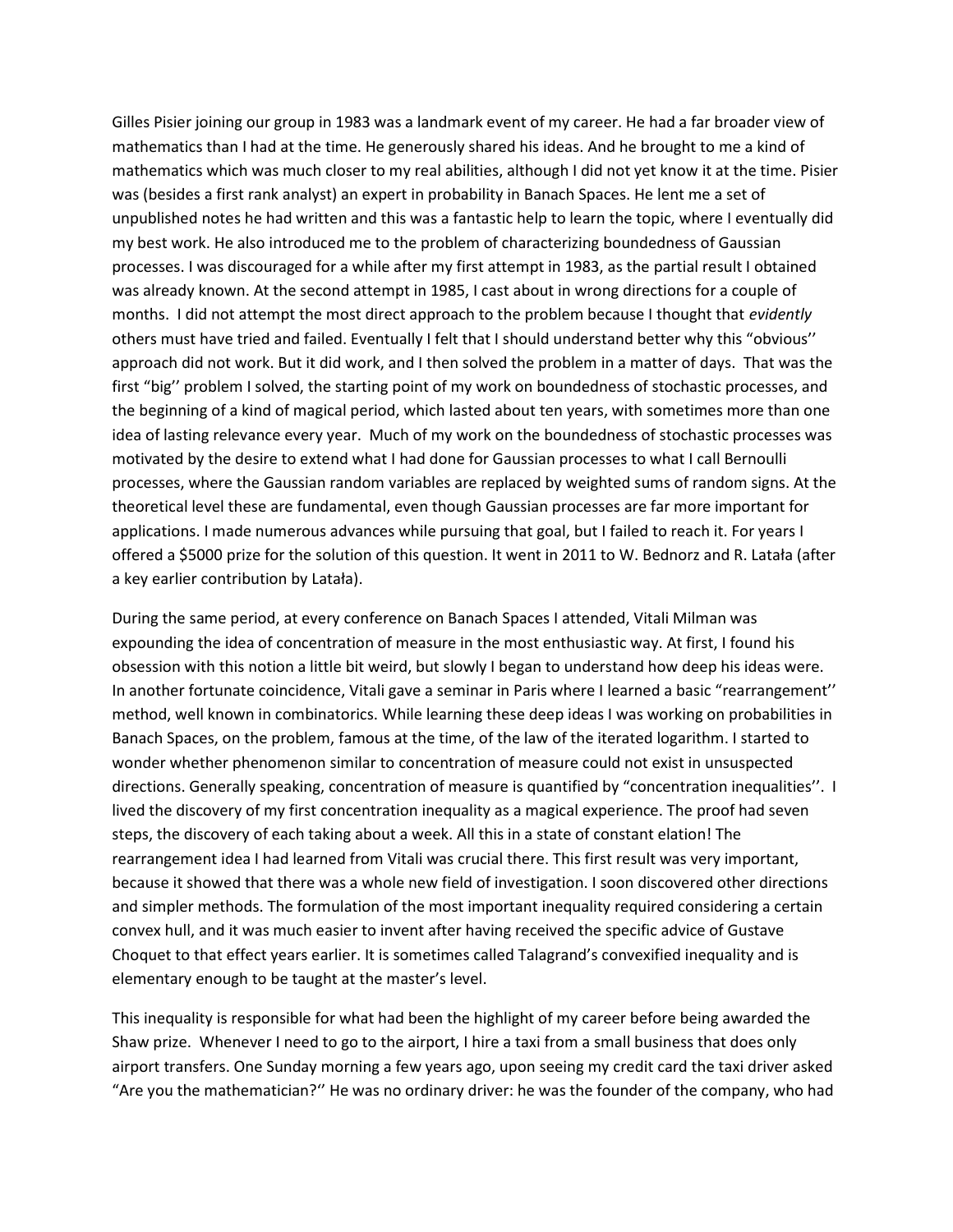to do the unpleasant Sunday work himself. He had been taught the convexified inequality in business school!

My work on boundedness of stochastic processes and concentration inequalities earned me the 1995 Loève prize. I could hardly believe my eyes when I received the announcement e-mail. I had never heard of this prize, which was only in its second edition, nor had I ever dreamed that my work could be so well considered. This work also earned me the Fermat Prize in 1997, and was probably the deciding factor in my being invited as a plenary speaker at the International Congress of Mathematicians in Berlin in 1998. I must have stared at the invitation letter for a full five minutes after I opened it because yet again I had never dreamed of that. The best thing was that this letter came more than a year in advance, so I had plenty of time to relish the thought! But the most intense emotion of my mathematical life was when Gustave Choquet, sensing that his end was near, called me at home to tell me: Talagrand, you have been my best student.

### Spin Glasses

Around 1995, my progress on probability theory had stalled and I looked for another related topic. I met Erwin Bolthausen at a conference, and he wrote the Hamiltonian of the Sherrington-Kirkpatrick (SK) model on a blackboard. The SK model is a model for disordered matter. The disorder is represented by independent Gaussian random variables in its Hamiltonian. As I understood Gaussian random variables very well, I had the illusion that I could easily get results about this model. By the time I understood this to be an illusion, I was already hooked. The SK model is a perfectly well-defined mathematical object, but at the time I started to study it there were basically no mathematically rigorous results about it or about similar models like the Hopfield Model. On the other hand, the famous physicist Giorgio Parisi had invented a complete description of the rather extraordinary behavior of these models, based on methods sounding like witchcraft to a mathematician. Physicists were convinced that ''new mathematics'' were needed to study these models because mathematicians had not been able to make progress on them. I eventually disproved this belief. It was very difficult at first to obtain any results at all. But gradually I started to find ways, very complicated at first, and then getting simpler. Francisco Guerra made some fantastic contributions (which to this day I regret that I have not done myself). These helped me after eight years of studying the subject to prove that a central part of Parisi's description was correct. Soon after, in a big conference, Giorgio Parisi honored me with the sentence "now we are sure about the solution.''

### Later Years

As I needed a rest from the SK model, in 2005 I thought that it was time to have another run at a wellknown (but not central) problem called the control measure problem. I had studied this problem much earlier and had even written a quick paper about a very simple observation on it in 1980. The most remarkable feature of that paper is that I had (unwittingly) stolen it. A few years after having written it, I developed the unpleasant feeling that maybe the observation wasn't novel, but had instead been explained earlier to me by David Preiss. When I asked David about this, he had a big smile and confirmed that this was the case (although he had never said a word about it). This result had been stored in my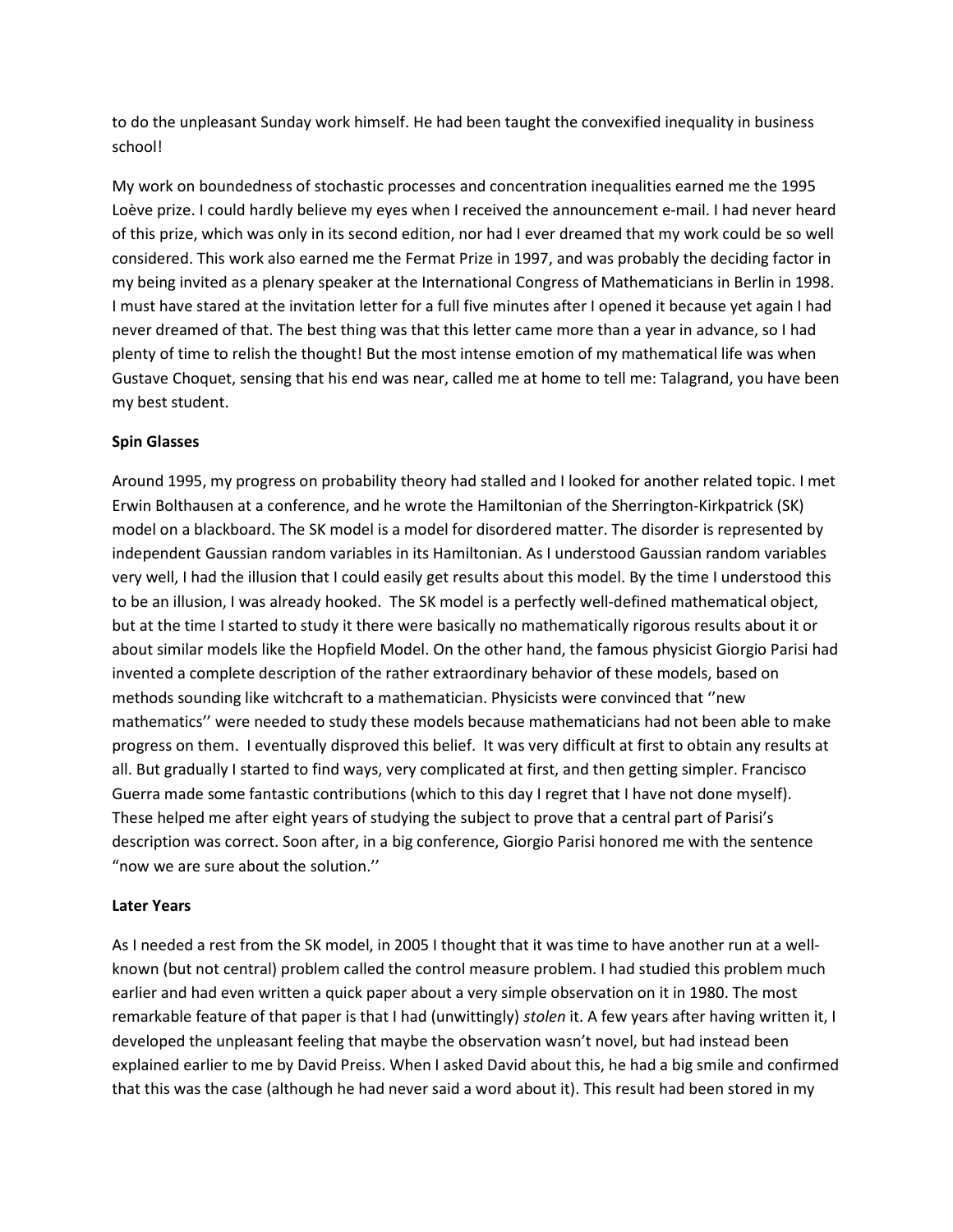subconscious and came out in my paper. Despite this, it was a good idea to revisit this problem as a whole, because this effort paid off. By 2005, two major new ideas had been invented relative to this problem's core question, and it took me only a few weeks to combine them to produce a beautiful counter-example to the control measure problem, putting to rest this 58-year-old question.

Fresh off that success, I was elated, so I decided to make a last desperate attempt to tackle my favorite conjecture, in combinatorics. After a year of intense effort, I had to give up. I wish very much to see this problem solved before I pass away, as I think that possibly something very deep takes place there. I describe it in the printed version of the Shaw conference.

## My Style of Mathematics.

My style of studying mathematics is probably atypical. I just cannot get a feeling for a result until I have taken it apart in small pieces and digested these a thousand times. This very long process makes it nearly impossible for me to systematically learn an area. I have learned mathematics mostly by thinking about research problems introduced by others, until I could develop my own ideas. Yet, somehow, this approach guaranteed that I really mastered the basics and has taken me to where I am today.

I may then try to say a few words about how I approached problems, although I have no magic recipe to offer. One obvious strategy consists of studying special situations. One should not be afraid to start by fully understanding nearly trivial cases. A slightly less obvious strategy is to try to identify other problems which might be easier, but where the difficulty should be of a similar nature. Again, it helps to be humble and to start by understanding fully the simple situations. When working on a conjecture I also found it helpful to alternatively try to prove it and try to disprove it. The progress comes by jumps, much like matching two pieces of a puzzle. This is nearly instantaneous. Now you see it, and the moment before you did not. After such progress, you may have a much clearer vision of the problem. Eventually you may see a road to your goal. Patience and technique are then indispensable, in the same way that mountain climbers cannot reach the summit of a mountain without ropes and stoppers. Technique can be acquired only through hard work and dedication. If no progress comes after a while, the best strategy may then be to let the problem rest and turn to something else. I often made big progress on problems very soon after coming back to them.

Very often the solution of a problem needs not be far, in the sense that once it has been found, it will be easily understood by others. The whole difficulty is to look in the right direction, as there as so many possible such directions. One of my favorite discoveries is that of the generic chaining, a method to bound stochastic processes. It can be learned in ten minutes, but it took me 15 years to see it. Preconception, which prevents us from looking in new directions, is the worst enemy of a research mathematician. This is also one reason why big advances are often made by younger researchers: the elder ones know too much.

### Writing Books

A number of my ideas, including some I still like, unfortunately had little impact. To give them a chance not to be forgotten for good, I wrote a volume describing my contributions to the topic of boundedness